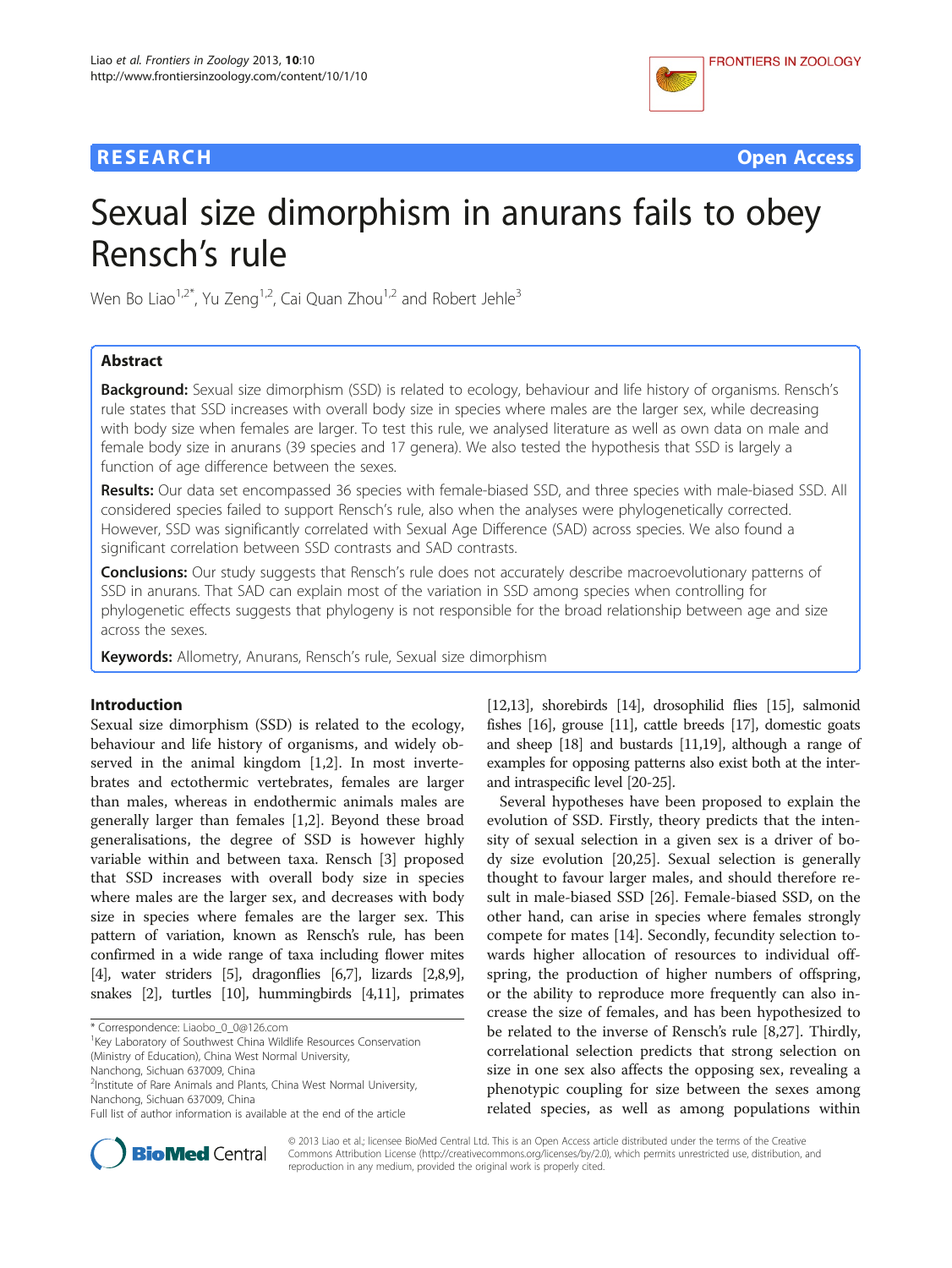species [\[2](#page-5-0)]. When sexual and fecundity selection are unequal or one of them is lacking, then the stronger force will drive size divergence between populations or species through the respective sex, while the other sex will change at a slower pace due to genetic correlations between sexes. Finally, the life-history hypothesis predicts that differences in age and growth between males and females may further contribute to SSD, explaining allometry of SSD following Rensch's rule as the proximate mechanism [\[15,16](#page-5-0)].

In most (but not all) cases, allometry in male-biased SSD follows Rensch's rule at the interspecific and intraspecific level [\[2,13,23,28\]](#page-5-0). However, the trend is questionable in species with female-biased SSD [\[22-24\]](#page-5-0). In anurans, sexual size dimorphism is generally female-biased [\[29\]](#page-5-0). Although this can be explained by natural selection for optimal body size [[30](#page-5-0)], directional selection for larger males [\[26\]](#page-5-0), and differences in age structure between sexes [\[31,32](#page-5-0)], no information about the consistency of allometry for SSD with Rensch's rule is currently available. In this study, we provide one of the first interspecific tests of Rensch's rule in anurans, using data from 39 species markedly differing in body size. Our aims were to: (1) examine patterns of SSD across 39 anurans species; (2) test the consistency of allometric relationships with Rensch's rule; and (3) test the hypothesis that variation in SSD is a function of sexual age differences (SAD).

### Results

The degree of SSD differed significantly among species and sexes (species,  $F_{38, 77} = 64.992$ ,  $P < 0.001$ ; sex,  $F_{1, 77} =$ 38.411,  $P < 0.001$ ; species  $\times$  sex,  $F_{38, 77} = 9.421$ ,  $P < 0.001$ ). Thirty-six species were characterised by female-biased SSD, whereas male-biased SSD was found in 3 species. Variation in SSD did not follow Rensch's rule (Figure 1A). Model I revealed a significant isometric relationship between the mean size of the sexes across 39 species (i.e.  $β = 1$  was not rejected;  $F_{1, 38}$  = 343.374,  $R^2$  = 0.903, β = 0.992 ± 0.054, 95%  $CI = 0.938 - 1.046$ ,  $P < 0.001$ ). Model II revealed a similar slope ( $\beta$  = 1.044 ± 0.057, 95% CI = 0.987-1.101, P < 0.001). Phylogenetically corrected analyses also showed that variation in SSD did not support the existence of Rensch's rule (β = 0.974  $\pm$  0.082, 95% CI = 0.892-1.056, P < 0.001; Figure 1B). RMA regression for the analysis of contrasts showed a similar relationship (β = 0.958  $\pm$  0.076, 95% CI = 0.882-1.034,  $P < 0.001$ ).

Species with female-biased SSD did not follow Rensch's rule, as SSD did not decrease with body size (Figure 1C). Model I revealed a significant relationship between male and female size  $(F_1, 35 = 484.223, R^2 = 0.934, \beta = 0.967 \pm 0.967$ 0.044, 95% CI = 0.923-1.011,  $P < 0.001$ ), similar to what is assumed under isometry (test of hypothesis:  $β = 1$ ). Model II revealed a similar slope (β = 0.996  $\pm$  0.043, 95% CI = 0.953-1.039,  $P < 0.001$ ). Variation in SSD did not support

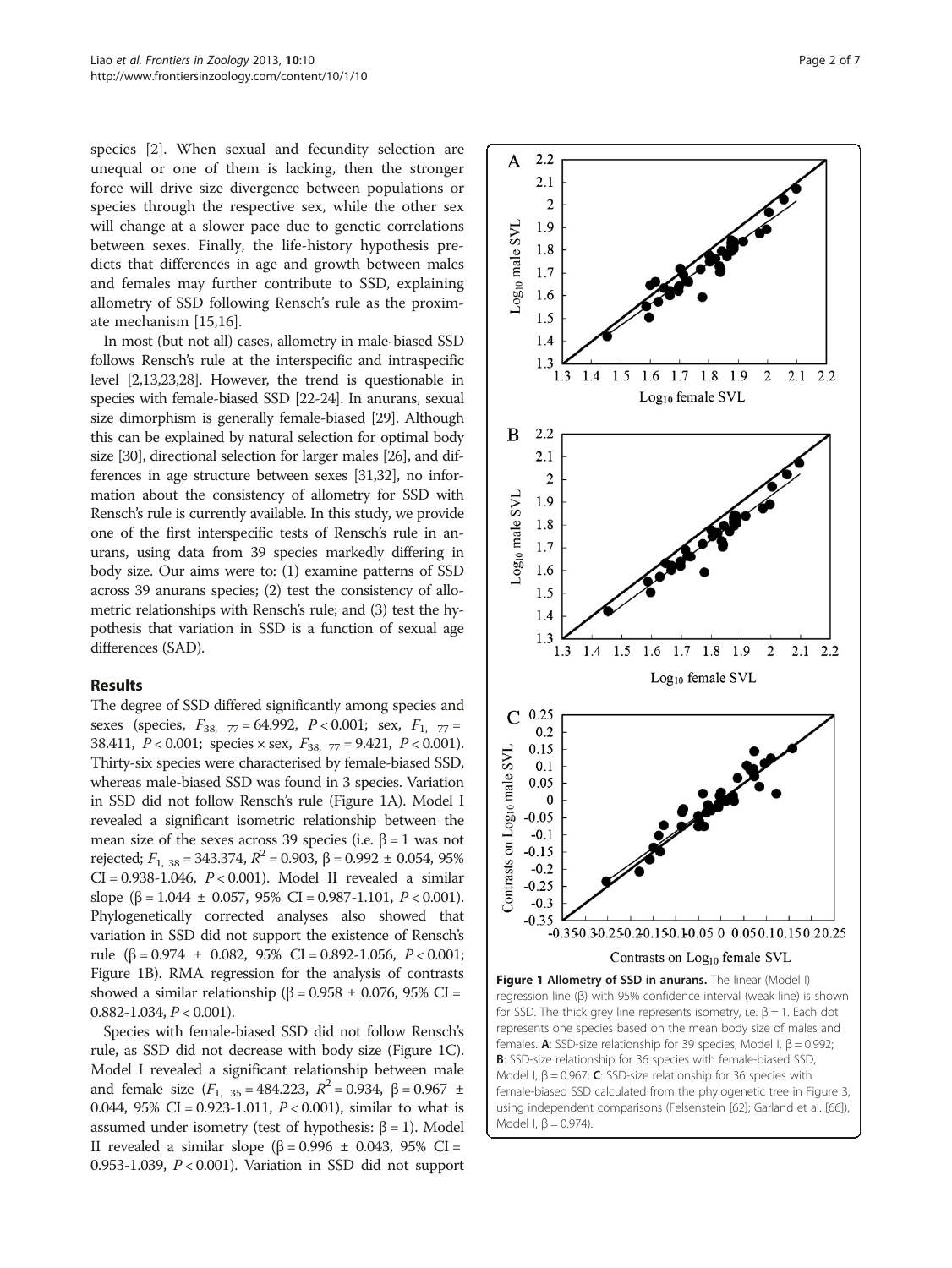the existence of Rensch's rule when controlling for phylogenetic effects (Model I: β = 0.935  $\pm$  0.051, 95% CI = 0.870-1.000,  $P < 0.001$ ; Model II: β = 0.948 ± 0.043, 95%  $CI = 0.892 - 1.002$ ,  $P < 0.001$ ), indicating that the lack of significance might be due to low sample size.

No deviation from normal distribution was found for both SSD and SAD (one-sample Kolgomorov–Smirnov two-tailed test: SSD,  $Z = 0.781$ ,  $P = 0.657$ ; SAD,  $Z = 0.721$ ,  $P = 0.677$ ). SSD was significantly correlated with SAD across species (Pearson correlation analysis:  $r = 0.520$ ,  $P <$ 0.001,  $n = 39$ ; Figure 2A). The set of SSD and SAD contrasts obtained from the phylogenetic tree (Figure [3](#page-3-0)) also did not deviate significantly from a normal distribution



(one-sample Kolgomorov–Smirnov two-tailed test on SSD and SAD contrasts:  $Z = 0.499$ ,  $P = 0.965$  and  $Z = 0.834$ ,  $P =$ 0.484, respectively). Residuals showed no heteroscedasticity (Pearson correlation coefficient between residuals and predicted SSD values:  $r = -0.038$ ,  $P = 0.830$ ) and were normally distributed (one sample Kolgomorov–Smirnov two-tailed test:  $Z = 0.588$ ,  $P = 0.879$ ). A correlation analysis

between SSD and SAD contrasts through the origin (Figure 2B) was significant  $(r = 0.339, P = 0.037, n = 38)$ , confirming that SSD contrasts can be largely explained by SAD contrasts.

# **Discussion**

Rensch's rule has been widely confirmed in various animal taxa [\[2,8,9,17,18,26,27,33](#page-5-0)]. The majority of studies found that sexual selection on male size is satisfactory at explaining Rensch's rule [[8,9,14,26-28,34\]](#page-5-0). However, Rensch's rule for example persists in domestic mammals, for which sexual selection has become replaced by human control [\[17,18](#page-5-0)]. In a few cases, fecundity selection has been effective at explaining the inverse of Rensch's rule [[2,24,35\]](#page-5-0). Our study on anurans showed that SSDsize relationships in anurans were inconsistent with Rensch's rule and the inverse of it, because species with female-biased SSD displayed isometric relationships with mean body size.

Rensch's rule is nearly universal among taxa with malebiased SSD. In taxa with female-biased SSD, either Rensch's rule or the inverse of it are regularly demonstrated [[2,23,36\]](#page-5-0). Patterns failing to support Rensch's rule or its inverse have been found exclusively in taxa with femalebiased SSD [[2,21,22](#page-5-0)]. The results of our inter-specific study conform to this pattern. To explain the lack of association between SSD and size, we suggest that fecundity selection on females favouring large size (which is supposed to be strong in ectotherms) balances out sexual selection in favour of large male size.

Variation in SSD is affected by factors other than sexual, correlational and fecundity selection, including life-history traits as well as energetic and ecological constraints. Previous studies showed that SSD in anurans can be explained by age differences between males and females [\[16,32,37-49](#page-5-0)]. Our results demonstrate a correlation between SSD and SAD across 39 species, identifying SAD as a main factor contributing to the extent of SSD across species. Similarly, developmental time differences between the sexes previously explained the extent of SSD in arthropods [\[2](#page-5-0),[15](#page-5-0)] and fish [\[16\]](#page-5-0).

SSD results from sexual divergence in ontogenetic trajectories [[50](#page-5-0)-[52](#page-5-0)], which may reflect a trade-off in energy allocation between somatic growth, survival and reproduction [[53](#page-5-0)]. Based on the functional relationship of adult body size = f (initial size + growth rate  $\times$  age) [\[44\]](#page-5-0), the adult size of a given sex depends on growth duration in combination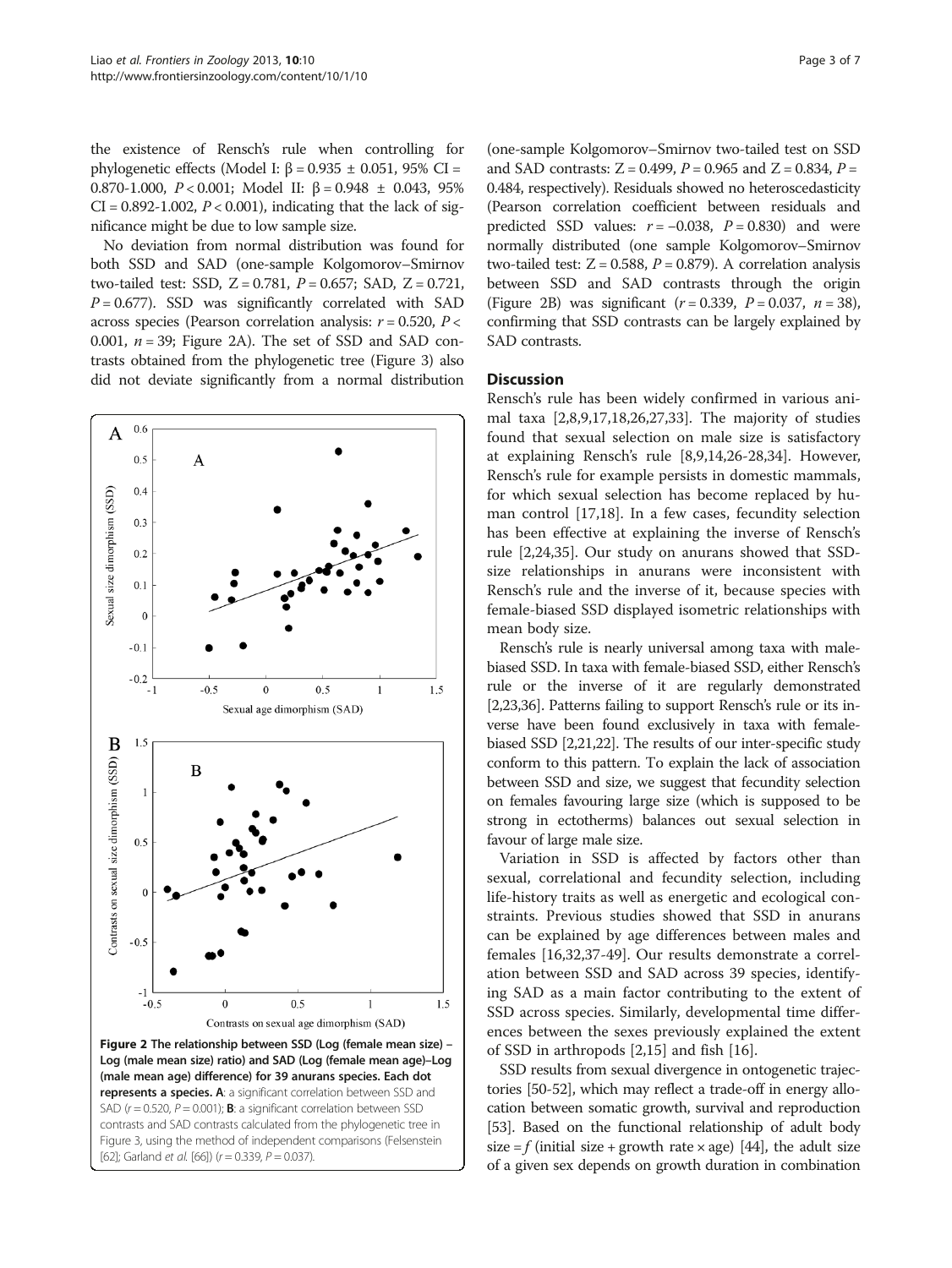<span id="page-3-0"></span>

with growth rate. Like most ectothermic animals with indeterminate growth, the age at maturity is a critical lifehistory trait to determine the ontogenetic trajectory in anurans. Males usually mature earlier than females [\[54](#page-5-0)], resulting in a female-biased SSD because a later maturation leads to more energy being devoted to somatic growth to achieve large body size [[44,54\]](#page-5-0). Growth rates also contribute to body size and thus to SSD. SSD in anurans is positively correlated with sex difference in age at maturity, and negatively correlated with the corresponding difference in annual growth rate, with the relative contributions of age and growth to SSD varying among species [\[52](#page-5-0)]. This ontogenetic pattern supports our result that SSD did not obey Rensch's rule. Energy is the ultimate basis underlying the growth divergence between sexes when selection favours males and females to reach differential optimal sizes. For anurans with female-biased SSD, strong fecundity selection enhances female investment in offspring production, constraining their potential for growth [\[52\]](#page-5-0). Males could be less affected from such constraints because, compared to females, reproduction is significantly less costly for them [[52,53\]](#page-5-0).

Ecological factors usually operate through ontogeny in sex-specific ways to affect the body size of individuals and species [\[55](#page-5-0)[-57\]](#page-6-0). Diet and temperature can induce substantial phenotypic plasticity in body size of ectothermic animals. In general, animals reared on lower quality diets mature smaller [[58,59\]](#page-6-0), and animals reared at lower developmental temperatures mature larger [\[60\]](#page-6-0). Variation in SSD can arise when males and females respond differently to diet or temperature (differential- plasticity hypothesis) [[61](#page-6-0)]. For anuran species with an allometric relationship between overall size and trophic morphology and/or differential temperature preferences between sexes, SSD can be associated with intersexual niche partitioning [\[30,32](#page-5-0)].

Treating species as independent units yielded in results which are qualitatively different from those using phylogenetically independent contrasts. SSD contrasts can be explained by SAD contrasts because the relationships between female and male size and age may not be influenced by phylogenetic relatedness. Similarly, variation in SSD in 17 anurans has previously been explained through SAD based on phylogenetic information incorporating independent contrasts [\[32\]](#page-5-0).

Like in previous studies [[25,35\]](#page-5-0), methodological aspects give reason to view our results with caution. Mean age and size may vary considerably between years in the same population. Skeletochronology might also be problematic, because endosteal resorption and false lines can affect age estimation. However, any bias in estimating individual age should equally affect males and females. Results of correlations across species should also be regarded cautiously because species' data points cannot be assumed to be statistically independent [[61,62\]](#page-6-0). However, Harvey and Pagel [[63](#page-6-0)] pointed out that comparisons across species still lead to meaningful analyses unless they depend on a cluster of points that share an immediate common ancestor.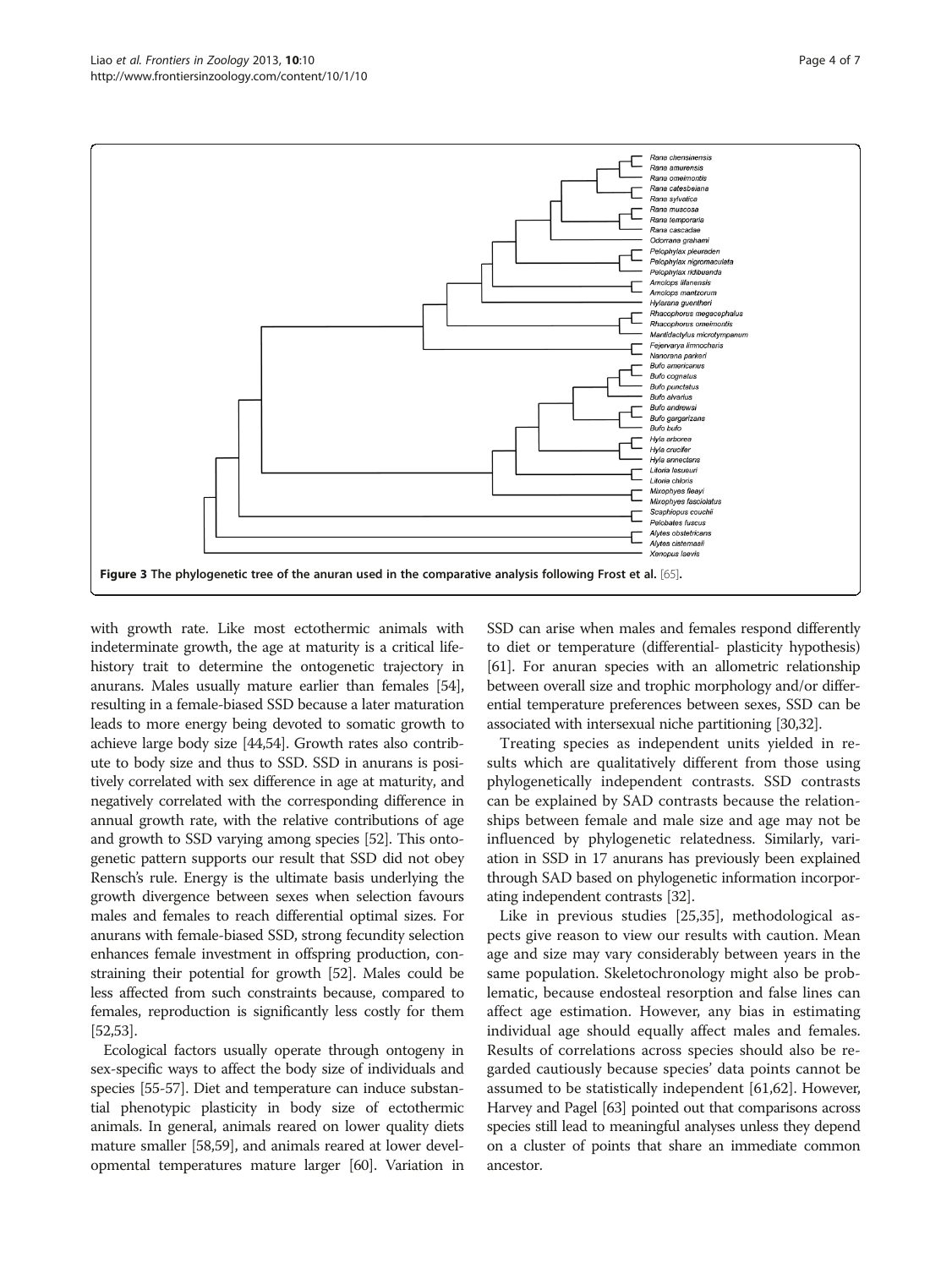## **Methods**

We obtained sex-specific demographic and morphological data on mean age and size across 39 species and 17 genera from the literature and our own data based on species from the Sichuan Province, China (Additional file 1: Table S1). Individuals were collected by hand at night using a flashlight. Sex was determined based on secondary sexual characteristics (vocal sacs in adult males, and eggs readily visible through the abdominal skin in adult females). We measured body size (snoutvent length, SVL) of each individual using a calliper, holding each individual in its normal posture. We stored the second phalange of the hind limb in 10% neutrally buffered formalin for skeletochronology. Some individuals were subsequently released at the point of capture, whereas other individuals were brought to the lab for studying testis size and sperm traits. Individual age was estimated by skeletochronology as follows. We removed the skin and muscle tissues of each digit, and decalcified the remaining bones in 5% nitric acid for 48 h before washing them in running tap water for 24 h. We then stained the decalcified digits for 150 min in Haris's haematoxylin and rinsed them with distilled water. Subsequently, we dehydrated the stained bones through successive stages of increased ethanol concentrations (1 h in each concentration). We cross-sectioned the diaphyseal region of each phalanx at a thickness of 8 μm and selected the smallest medullar cavity of the sections to examine LAGs (Lines of Arrested Growth) with a LEITZ dialux 40 microscope, photographing the sections using a Motic BA300 digital camera mounted on a Moticam2006 light microscope at × 400 magnifications. Endosteal resorption of long bones starts from the inner surface of the bone, enlarging the marrow cavities and eroding a portion of LAGs after hibernation [[40](#page-5-0)]. We confirmed the first LAG based on the Kastschenko Line (KL; the interface between the endosteal and periosteal zones) [\[41,42](#page-5-0)]. False and double lines were rarely observed and not considered as true LAGs in all samples. Following Monnet and Cherry [[32](#page-5-0)], we calculated the mean values for the population as algebraic means for each year, weighted by sample size. Mean values for species were obtained as algebraic means of population values regardless of the sample size in cases where data were available for different populations. We calculated SAD as the difference between log-transformed female and male mean ages because age is strongly heteroscedastic. Following Lovich and Gibbons [\[64\]](#page-6-0), SSD was calculated as (log (female mean size)/ log (male mean age)) - 1, arbitrarily set positive when females are larger and negative when males are larger.

For our comparative analysis, we used an established phylogeny [\[65\]](#page-6-0) (Figure [3](#page-3-0)). We calculated mean size and age in both sexes for ancestral nodes as the algebraic mean of the two closest lower nodes [\[61\]](#page-6-0). Details of the general procedure for estimating the character values in the ancestors are presented in Felsenstein [[62](#page-6-0)]. With 39 species at the tips of this reconstructed tree, 38 (39–1) SSD and SAD pairs of contrasts could be computed for pairs of nodes sharing an immediate common ancestor, and then re-scaled and analysed as suggested by Garland et al. [[66\]](#page-6-0). Correct standardization and homogeneity of variance of standardized contrasts were confirmed using the method proposed by Purvis and Rambaut [\[67](#page-6-0)].

We applied a General Linear Model (GLM) treating body size as a dependent variable and species and sex as fixed factors to test for sex differences in mean body length. We tested Rensch's rule in lineages with mixed SSD and female-biased SSD. We used the log-scaled size of one sex regressing against the log-scaled size of the other sex to test for allometry vs. isometry. When performing a simple regression between  $log_{10}$ -transformed female and male size, measurement error will be approximately equal in both sexes. The Model I regression (Ordinary Least Squares, OLS) would be statistically incorrect as neither male nor female size measurements are fixed nor measured with error [\[2](#page-5-0)]. We therefore regarded a Model II regression (e.g. Reduced Major Axis, RMA) between  $log_{10}$  (female size) and  $log_{10}$  (male size) as more appropriate. To test whether the size relationship between sexes departed from isometry, we calculated the 95% confidence interval (CI) of the slope of the regression between their respective size contrasts and assessed whether a slope of unity fell within its bounds. All statistical tests were two-tailed, and performed on the log-transformed values of the original data.

# Additional file

[Additional file 1: Table S1.](http://www.biomedcentral.com/content/supplementary/1742-9994-10-10-S1.doc) Species, location, mean size and age within each sex and references of published papers and unpublished data for the 39 anurans species considered in this study.  $*$  indicate mean  $\pm$  SE.

#### Competing interests

The authors have declared that no competing interests exist.

#### Authors' contributions

WBL and YZ carried out the analyses and drafted the manuscript. WBLand CQZ designed the study. RJ helped draft the manuscript. All the authors read and approved the final manuscript.

#### Acknowledgements

We thank two anonymous reviewers for critical comments on an earlier draft of this manuscript. We also thank the National Natural Sciences Foundation of China (31101633) and Innovative Team Foundation of China West Normal University for financial support.

#### Author details

<sup>1</sup> Key Laboratory of Southwest China Wildlife Resources Conservation (Ministry of Education), China West Normal University, Nanchong, Sichuan 637009, China. <sup>2</sup>Institute of Rare Animals and Plants, China West Normal University, Nanchong, Sichuan 637009, China. <sup>3</sup>School of Environment & Life Sciences, University of Salford, Salford M5 4WT, UK.

#### Received: 10 July 2012 Accepted: 2 March 2013 Published: 9 March 2013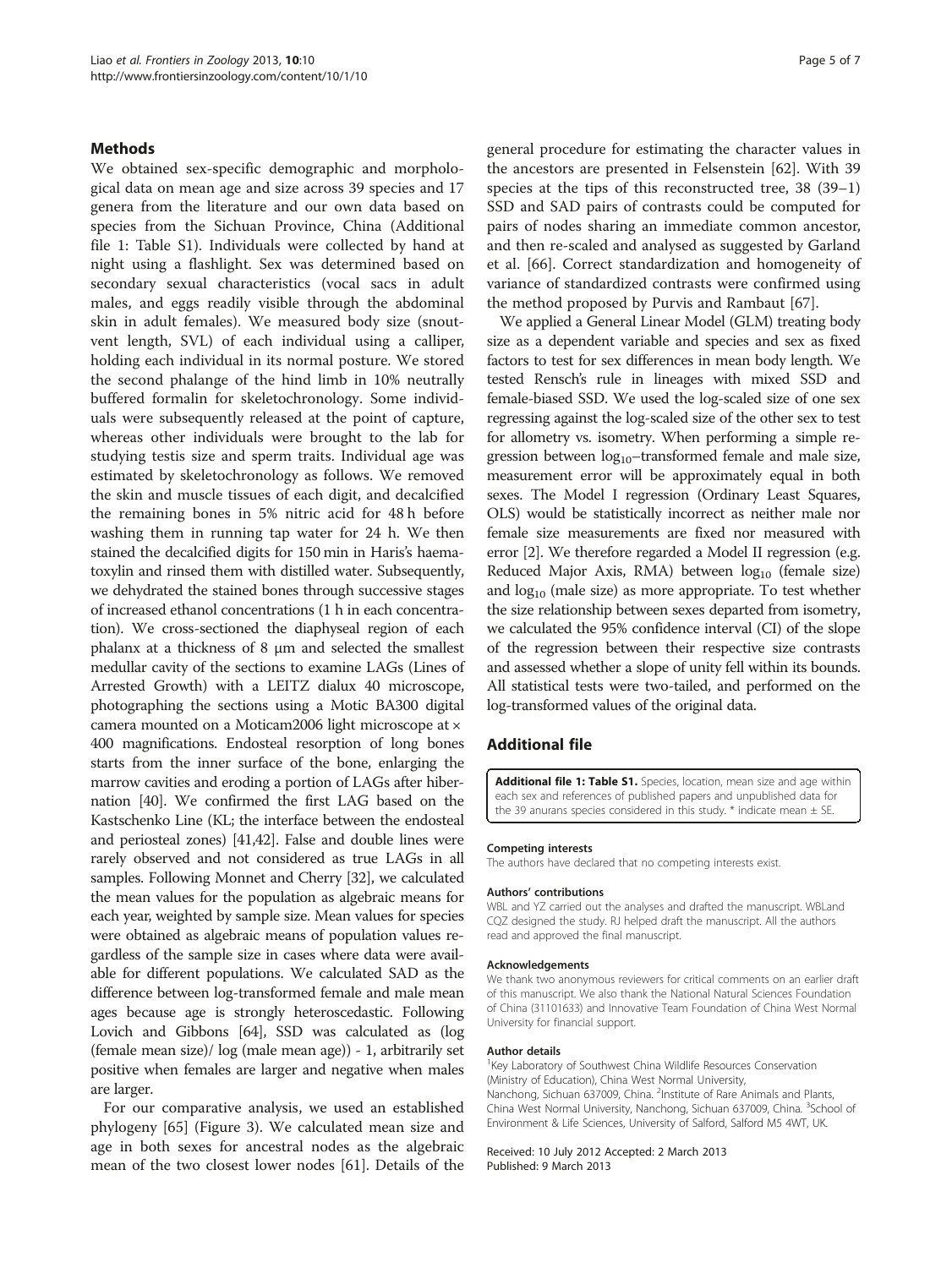#### <span id="page-5-0"></span>References

- Shine R: Ecological causes for the evolution of sexual size dimorphism: a review of the evidence. Q Rev Biol 1989, 64:419–461.
- Fairbairn DJ: Allometry for sexual size dimorphism: pattern and process in the coevolution of body size in males and females. Ann Rev Ecol Syst 1997, 28:659–687.
- 3. Rensch B: Die Abhängigkeit der relativen Sexualdifferenz von der Körpergrösse. Bon Zool Beitr 1950, 1:58–69.
- 4. Colwell RK: Rensch's rule crosses the line: convergent allometry of sexual size dimorphism in hummingbirds and flower mites. Am Nat 2000, 156:495–510.
- Andersen NM: A phylogenetic analysis of the evolution of sexual dimorphism and mating systems in water striders (Hemiptera: Gerridae). Biol J Linn Soc 1997, 61:345–368.
- 6. Johansson F, Crowley PH, Brodin T: Sexual size dimorphism and sex ratios in dragonflies (Odonata). Biol J Linn Soc 2005, 86:507–513.
- 7. Serrano-Meneses MA, Cordoba-Aguilar A, Azpilicueta-Amorin M, Gonzalez-Soriano E, Székely T: Sexual selection, sexual size dimorphism and Rensch's rule in Odonata. J Evol Biol 2009, 21:1259–1273.
- Cox RM, Kelly SL, John-Adler HB: A comparative test of adaptive hypotheses for sexual size dimorphism in lizards. Evolution 2003, 57:1653–1669.
- 9. Frýdlová P, Frynta D: A test of Rensch's rule in varanid lizards. Biol J Linn Soc 2010, 100:293–306.
- 10. Berry JF, Shine R: Sexual size dimorphism and sexual selection in turtles (order Testudines). Oecologia 1980, 44:185–191.
- 11. Payne RB: Sexual selection, lek and arena behavior, and sexual size dimorphism in birds. Washington DC: Ornithological monographs No. 33. American Ornithologists' Union; 1984.
- 12. Clutton-Brock TH, Harvey P, Rudder B: Sexual dimorphism, socionomic sex ratio and body weight in primates. Nature 1977, 269:797–800.
- 13. Smith RJ, Cheverud JM: Scaling of sexual dimorphism in body mass: a phylogenetic analysis of Rensch's rule in Primates. Int J Primat 2002, 23:1095–1135.
- 14. Székely T, Freckleton RB, Reynolds JD: Sexual selection explains Rensch's rule of size dimorphism in shorebirds. PNAS 2004, 101:12224–12227.
- 15. Blanckenhorn WU, Dixon AFG, Fairbairn DJ, Foellmer MW, Gibert P, van der Linde K, Meier R, Nylin S, Pitnick S, Schoff C, Signorelli M, Teder T, Wiklund C: Proximate causes of Rensch's rule: does sexual size dimorphism in arthropods result from sex differences in developmental time? Am Nat 2007, 169:245–257.
- 16. Young KA: Life-history variation and allometry for sexual size dimorphism in Pacific salmon and trout. Proc Royal Soc Lond (B) Biol Sci 2005, 272:167–172.
- 17. Polák J, Frynta D: Patterns of sexual size dimorphism in cattle breeds support Rensch's rule. Evol Ecol 2010, 24:1255–1266.
- 18. Polák J, Frynta D: Sexual size dimorphism in domestic goats, sheep, and their wild relatives. Biol J Linn Soc 2009, 98:872-883.
- 19. Raihani G, Székely T, Serrano-Meneses MA, Pitra C, Goriup P: The influence of sexual selection and male agility on sexual size dimorphism in bustards (Otididae). Anim Beha 2006, 71:833–838.
- 20. Abouheif E, Fairbairn DJ: A comparative analysis of allometry for sexual size dimorphism: assessing Rensch's rule. Am Nat 1997, 149:540–562.
- 21. Tubaro PL, Bertelli S: Female-biased sexual size dimorphism in tinamous: a comparative test fails to support Rensch's rule. Biol J Linn Soc 2003, 80:519–527.
- 22. Webb TJ, Freckleton RP: Only half right: species with female-biased dimorphism consistently break Rensch's rule. PLoS One 2007, 2(9):e897.
- 23. Stephens PR, Wiens J: Evolution of sexual size dimorphisms in emydid turtles: ecological dimorphism, Rensch's rule, and sympatric divergence. Evolution 2009, 63(4):910–925.
- 24. Herczeg G, Gonda A, Merilä J: Rensch's rule inverted-female-driven gigantism in nine-spined stickleback Pungitius pungitius. J Anim Ecol 2010, 79:581–588.
- 25. Remeš V, Székely T: Domestic chickens defy Rensch's rule: sexual size dimorphism in chicken breeds. J Evol Biol 2010, 23:2754–2759.
- 26. Preziosi RF, Fairbairn DJ: Lifetime selection on adult body size and components of body size in a waterstrider: opposing selection and maintenance of sexual size dimorphism. Evolution 2000, 54:558–566.
- 27. Fairbairn DJ, Preziosi RF: Sexual selection and the evolution of allometry for sexual size dimorphism in the water strider, Aquarius remigis. Am Nat 1994, 144:101–118.
- 28. Fairbairn DJ, Blanckenhorn W, Székely T: Sex, Size and Gender Roles-Evolutionary Studies of Sexual Dimorphism. Oxford: Oxford University Press; 2007.
- 29. Arak A: Sexual dimorphism in body size: a model and test. Evolution 1988, 42:820–825.
- 30. Shine R: Sexual selection and sexual dimorphism in the Amphibia. Copeia 1979, 1979:297–305.
- 31. Halliday TR, Verrell PA: Body size and age in amphibians and reptiles. J Herpet 1988, 22:253-265.
- 32. Monnet JM, Cherry MI: Sexual size dimorphism in anurans. Proc Royal Soc Lond (B) Biol Sci 2002, 269:2301–2307.
- 33. Lindenfors P, Székely T, Reynolds JD: Directional changes in sexual size dimorphism in shorebirds, gulls and alcids. J Evol Biol 2003, 16:930-938.
- 34. Dale J, Dunn PO, Figuerola J, Lislevand T, Székely T, Whittingham LA: Sexual selection explains Rensch's rule of allometry for sexual size dimorphism. Proc Roy Soc Lond (B) Biol Sci 2007, 274:2971-2979.
- 35. Liao WB, Chen W: Inverse Rensch-rule in a frog with female-biased sexual size dimorphism. Naturwissenschaften 2012, 99:427–431.
- 36. Stuart-Fox D: A test of Rensch's rule in dwarf chameleons (Bradypodion spp.), a group with female-biased sexual size dimorphism. Evol Ecol 2009, 23:425–433.
- 37. Darwin C: The Descent of Man, and Selection in Relation to Sex. London: John Murray; 1871.
- 38. Zamudio KR: The evolution of female-biased sexual size dimorphism: a population-level comparative study in horned lizards (Phrynosoma). Evolution 1998, 52:1821–1833.
- Shine R: The evolution of large body size in females: a critique of Darwin's fecundity advantage model. Am Nat 1988, 131:124–131.
- 40. Liao WB, Lu X: Age structure and body size of the Chuanxi tree toad Hyla annectans chuanxiensis from two different elevations (China). Zool Anz 2010, 248:255–263.
- 41. Liao WB, Lu X: A skeletochronlogical estimation of age and body size by the Sichuan torrent frog (Amolops mantzorum) between two populations at different altitudes. Anim Biol 2010, 60:479–489.
- 42. Liao WB, Lu X: Variation in body size, age and growth in a subtropical treefrog (Rhacophorus omeimontis) along an altitudinal gradient in western China. Ethol Ecol Evol 2011, 23:248–261.
- 43. Liao WB: A skeletochronlogical estimate of age in a population of the Siberian Wood Frog, Rana amurensis, from northeastern China. Acta Herpetol 2011, 6:237–245.
- 44. Liao WB, Lu X: Adult body size =  $f$  (initial size + growth rate  $\times$  age): explaining the proximate cause of Bergman's cline in a toad along altitudinal gradients. Evol Ecol 2012, 26:579–590.
- 45. Fagerström T, Wiklund C: Why do males emerge before females? protandry as a mating strategy in male and female butterflies. Oecologia 1982, 52:164–166.
- 46. Lou SL, Jin L, Liu YH, Mi ZP, Tao G, Tang YM, Liao WB: Altitudinal variation in age and body size in Yunnan Pond Frog (Pelophylax pleuraden). Zool Sci 2012, 29:493–498.
- 47. Liu YH, Liao WB, Zhou CQ, Mi ZP: Altitudinal variation in body size in the Rice Frog (Rana limnocharis) in southwestern China. Acta Herpetol 2012, 7:57–68.
- 48. Chen BY, Liao WB, Mi ZP: Body size and age of the China Wood Frog (Rana chensinensis) in northeastern China. NW J Zool 2011, 7:236–242.
- 49. Liao WB, Lu X, Shen YW, Hu JC: Age structure and body size of two populations of the rice frog Rana limnocharis from different altitudes. Ital J Zool 2011, 78:215–221.
- 50. Badyaev AV: Growing apart: An ontogenetic perspective on the evolution of sexual size dimorphism. TREE 2002, 17:369–378.
- 51. Stillwell RC, Davidowitz G: Sex differences in phenotypic plasticity of a mechanism that controls body size: Implications for sexual size dimorphism. Proc Royal Soc Lond (B) Biol Sci 2010, 277:3819–3826.
- 52. Zhang LX, Lu X: Sexual size dimorphism in anurans: ontogenetic determination revealed by an across-species comparison. Evol Biol 2013, 40:84–91.
- 53. Roff DA: Life History Evolution. Sunderland: Sinauer Associates; 2002.
- 54. Stamps J, Krishnan W: Sexual bimaturation and sexual size dimorphism in animals with asymptotic growth after maturity. Evol Ecol 1997, 11:21-39.
- Stillwell RC, Blanckenhorn WU, Teder T, Davidowitz G, Fox CW: Sex differences in phenotypic plasticity affect variation in sexual size dimorphism in insects: from physiology to evolution. Annu Rev Entomol 2010, 55:227–245.